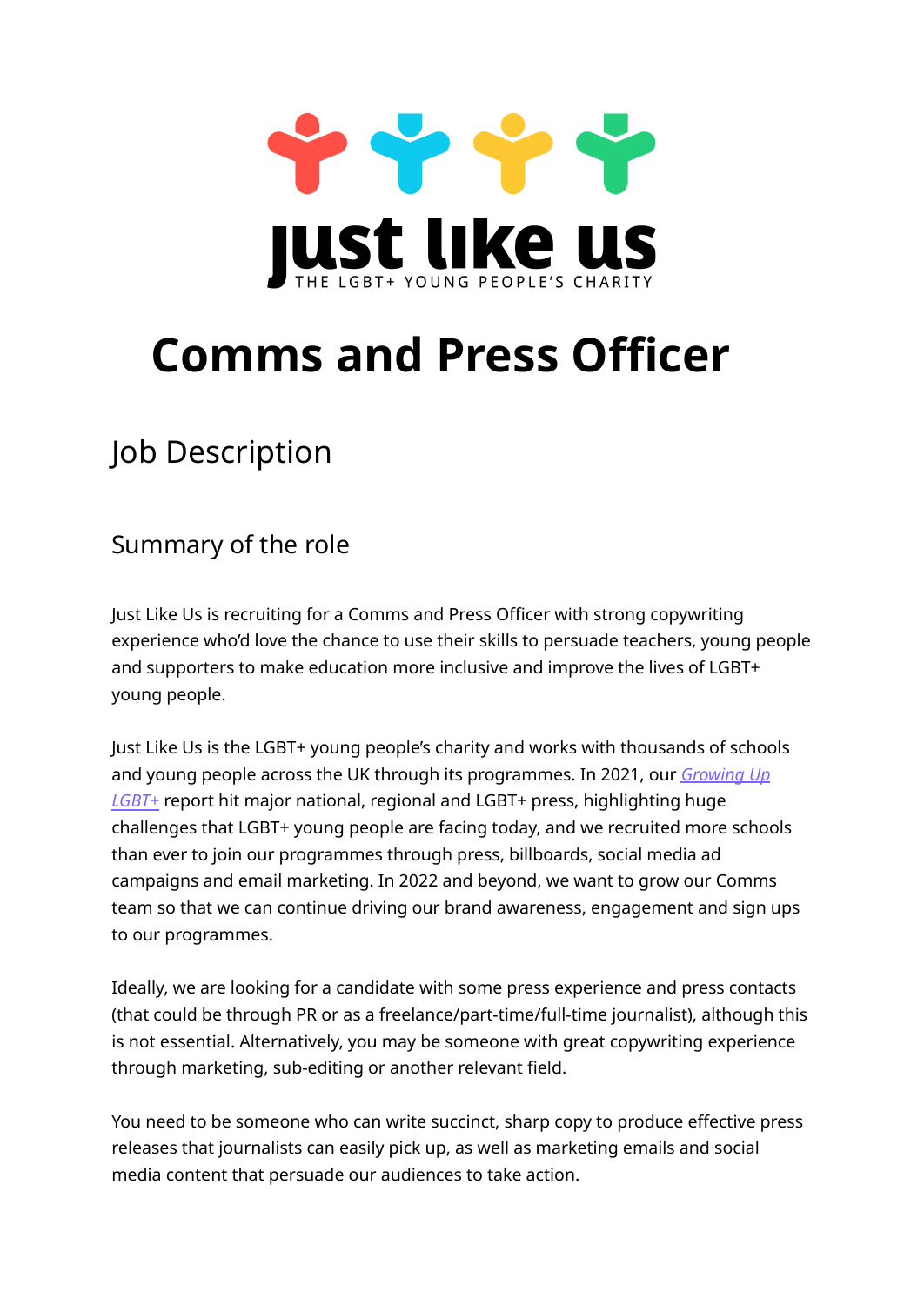We are very keen to hear from underrepresented voices, particularly Black and PoC candidates.

You would be joining a very friendly, creative and motivated Comms team, working alongside our Social Media Officer Malik Haddington-Ahmed (he/him) and reporting into Director of Comms and Media, Amy Ashenden (she/her).

#### About Just Like Us

Just Like Us is the LGBT+ young people's charity.

Founded in 2016, we work with primary schools, secondary schools and colleges across the UK to improve the lives of LGBT+ young people. To do that, we run three programmes:

- **Ambassador Programme**: we train LGBT+ 18 to 25 year olds to speak in schools about allyship and growing up LGBT+, and support them through mentoring and community support
- **School Diversity Week**: we run the UK-wide celebration of LGBT+ equality in primary and secondary schools, and provide free educational resources
- **Pride Groups**: we help secondary schools set up lunchtime or after school clubs for LGBT+ and ally pupils to meet, learn and get support

#### The Position

Salary: £25,000

Permanent, full-time

Holiday: 25 days (excluding statutory public holidays)

Reporting to: Director of Comms and Media

What we offer all employees: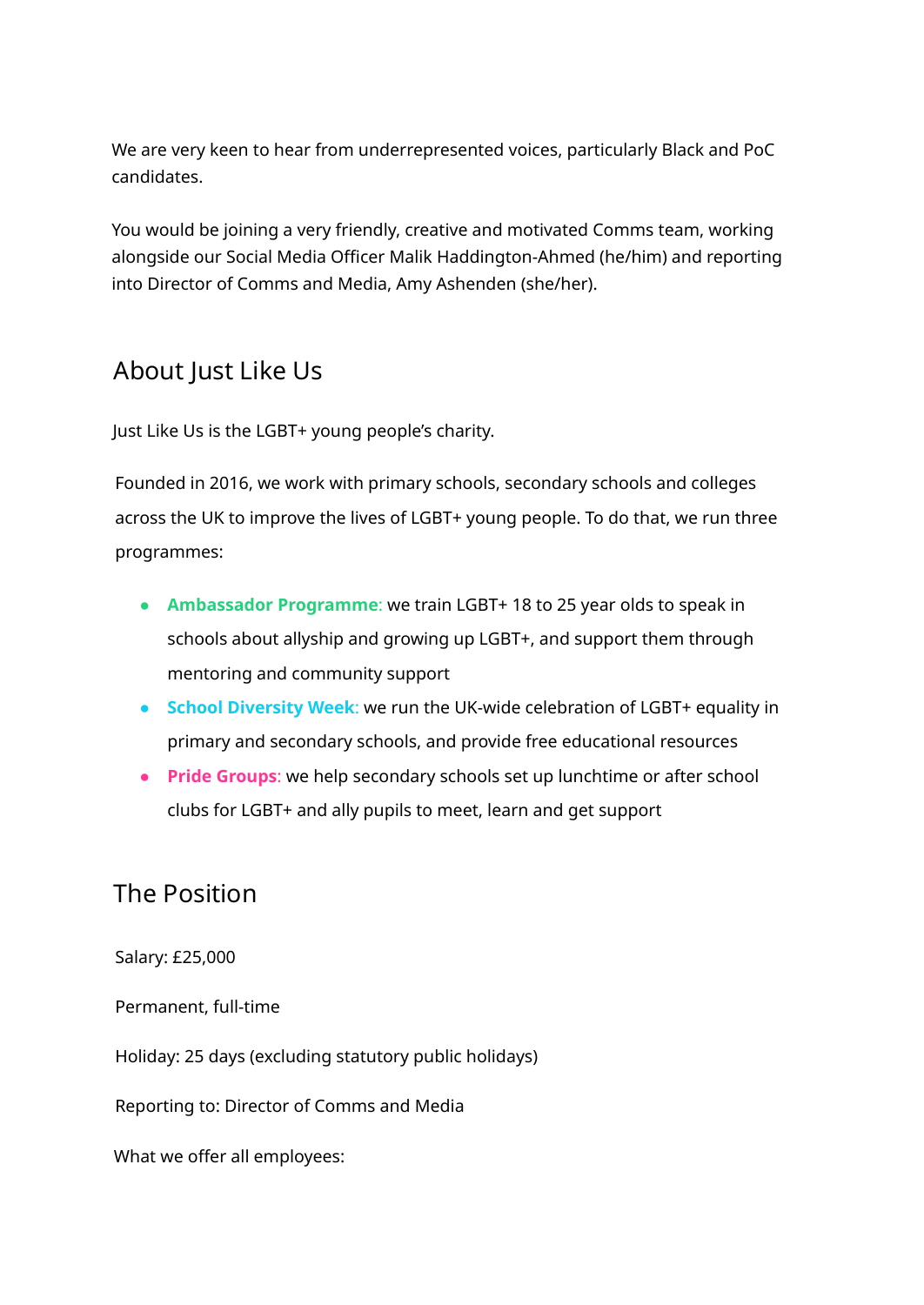- **Pension contribution:** Just Like Us will match your pension contributions up to 6%
- **Flexible working:** Just Like Us currently offers a mixed home/office working model, enabling team members to work from home and in the office
- **Good work-life balance:** the Just Like Us team work core hours and can claim back time off in lieu for working agreed overtime
- **Professional development:** We are committed to the ongoing professional development of all team members, with an annual training budget per person and a clear pathway to help your career goals
- **Extra day of annual leave:** For each year in post, team members gain an additional day of annual leave, up to a maximum of five

#### Key Responsibilities

- Write strong and capturing copy for press releases, email marketing campaigns, social media content and ads that is tailored to specific audiences (such as teachers) and encourages users to take action
- Find and record case studies from school teachers and pupils, as well as our LGBT+ young adult volunteers, to grow our press and content opportunities
- Sub-edit articles written by our volunteers and teacher networks, including helping to strengthen the content, spotting comms risks and correcting spelling/grammar errors
- Proactively build new relationships with journalists across broadcast, national, regional, educational and LGBT+ press
- Respond and deliver to journalists' deadlines
- Suggest ideas for engaging website blog content to be written by you as well as a range of other audiences, and measuring analytics to test what performs well
- Work collaboratively with the Comms team on campaign planning, content creation and preparing to mitigate any comms risks
- Identify potential stories for press from our own work across staff teams, case studies and data (surveys), as well as opportunities within the current news cycle
- Experience with any of the following would be desirable but are not at all essential as training would be provided: SEO, Campaign Monitor, Salesforce, WordPress and/or Google Analytics